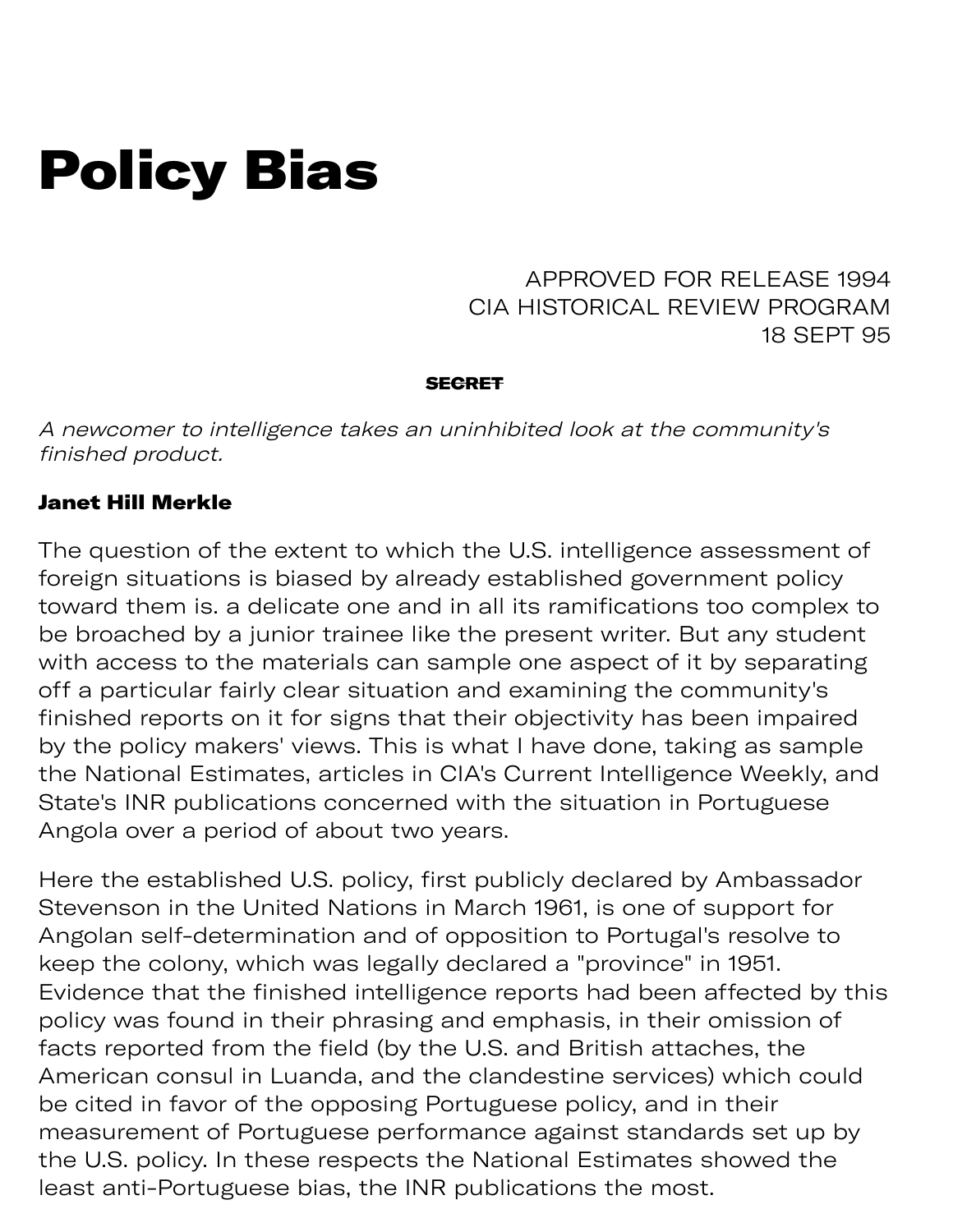## **National Estimates**

Although the four estimates between 1959 and 1962 which treated the subject of Portugal's overseas territories seem to be for the most part objective, they do contain a few manifestations of bias. In an NIE of 21 July 1959, it is said that

> Portuguese policy is a curious mixture of indifference to the lot of the native, half-hearted efforts to elevate him from savagery, repression of all dissident voices, and cheerful assertion that in fact no problems exist.

Hyperbole and ridicule of this kind are clearly inconsistent with objectivity. It is possible, however, since the estimate antedates the public declaration of U.S. policy, that this is an instance of personal rather than policy bias.

> An NIE of 11 April 1961 estimates that Salazar may take some measures designed to give the impression of liberalizing the colonial regime.

This statement implies, first, that no measures of reform had theretofore been taken, and second, that any reforms in the future would be made only in order to influence world opinion. But reports from the field show that some reform measures had already been taken and that currently schools for Africans are being built rapidly and public health facilities greatly expanded and improved. It seems clear that the Portuguese have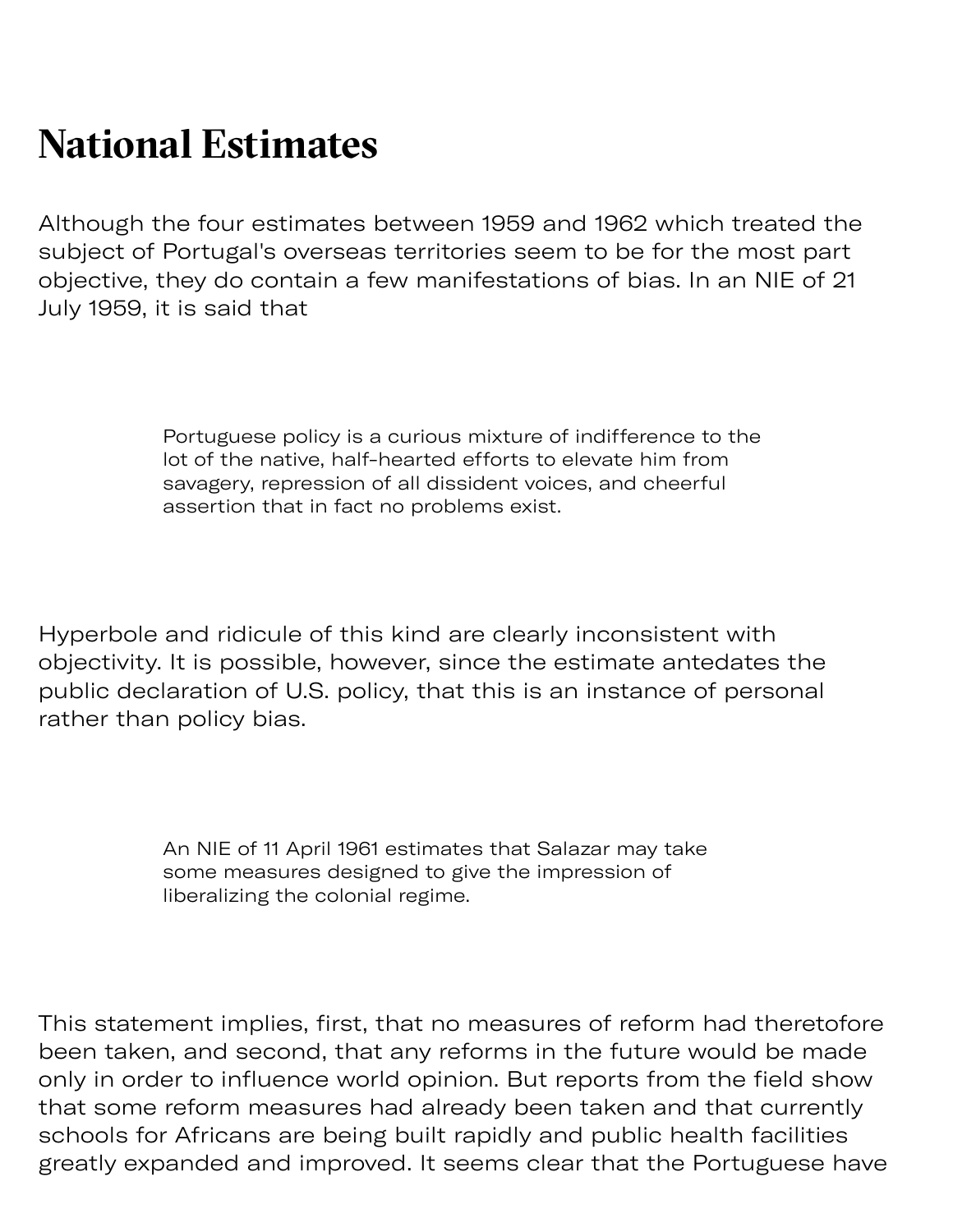concluded, whether reluctantly or not, that reforms must be made if they are to stay in Angola; and they are determined to stay. Given their lack of resources and the conservatism of the government at home and in Angola, it is not surprising that the reforms are neither sweeping nor rapid. But it is unrealistic to assume that what measures are being taken are designed only to impress international opinion. The Portuguese have never been terribly concerned by adverse public opinion before, and it is unlikely that they would now base their policy on it.

Several passages in the estimates also leave an exaggerated impression of the "rigid, harsh, and penurious" conditions under which the average Angolan lives. Conditions in Angola are far from utopian for the African, but the field reports supply evidence that they are not so bad as generally believed. This evidence is not presented in the NIE's. On the other hand, it was only in an NIE, of all the finished reports, that a reference was found to the "unusual cruelty on both sides" in the rebellion.

Many of the estimates' conclusions were the same as those which have been reached by U.S. policy makers-that the Portuguese are likely to have continuing troubles in Angola, for example, and that reform will have to be considerable if the situation is not to become explosive. One cannot say whether this is because policy influenced intelligence, because intelligence influenced policy, as it should, or because the evidence led both independently to the same conclusions.

### **Current Intelligence Weeklies**

Examining seventeen articles in the Weekly from May 1960 to April 1962 covering the Angolan situation, I found no evidence of a lack of objectivity prior to the U.S. declaration of policy, but beginning in April 1961 there was a prejudicial omission of mitigating material contained in the field reports. In these articles there are several references to "brutal repression" on the part of the Portuguese armed services and civilians. According to reports from State and Army personnel on the scene, the attacks of the African terrorists have been equally brutal. For example, one State despatch said that Africans were "killing white families, mulatto families and native Africans who had not joined their movement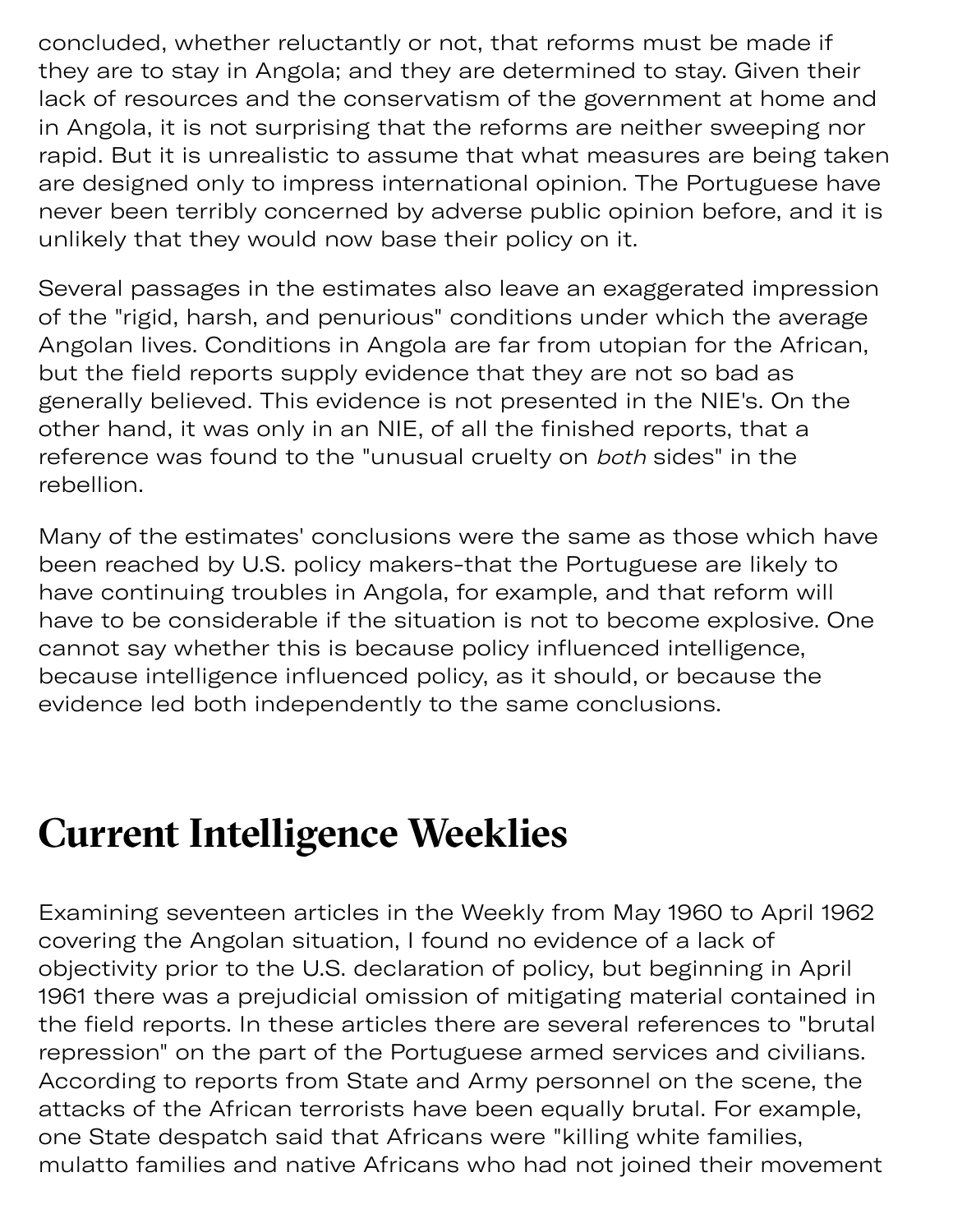with equal and impartial brutality." Reports of African brutality have also appeared in the New York Times. This the Weeklies do not mention anywhere, leaving the impression that there was no provocation whatever for the Portuguese reprisals.

There is also considerable discrepancy between the articles and field reports with regard to the extent of Portuguese brutality. In the panicky month following the uprising, according to the latter, there were indeed indiscriminate acts of cruelty and reprisal on the part of the Portuguese authorities and civilians in Angola, and some groups of innocent Africans were killed or driven from their homes in both official and vigilante-type actions. The reports go on to say, however, that since the Portuguese army moved into Angola in force there have been only isolated instances of such reprisals. The army officers in the north, feeling that the natives in that area had some reason for revolt, have instituted a policy of "psychological rehabilitation." They are laying out new villages where they can protect the natives, assisting in the construction of homes and schools, and encouraging rebels and refugees to return to their homes with no punishment. The civilian Portuguese often regard all Africans as rebels or potential rebels, but the army discourages this view and is trying to avoid indiscriminate acts of violence. The Weekly articles do not mention this effort of the Portuguese army to deal with the situation; they make no distinction between military and civilian actions. They also do not mention the statements in field reports that Portuguese retaliation and cruelty have been greatly exaggerated.

### **INR Publications**

Although the INR publications carry a caveat that they do not necessarily reflect Department of State policy, the two Research Memoranda and the one longer Intelligence Report covering the rebellion in Angola do seem to have been written in support of policy. One of the Research Memoranda begins by setting up the standard,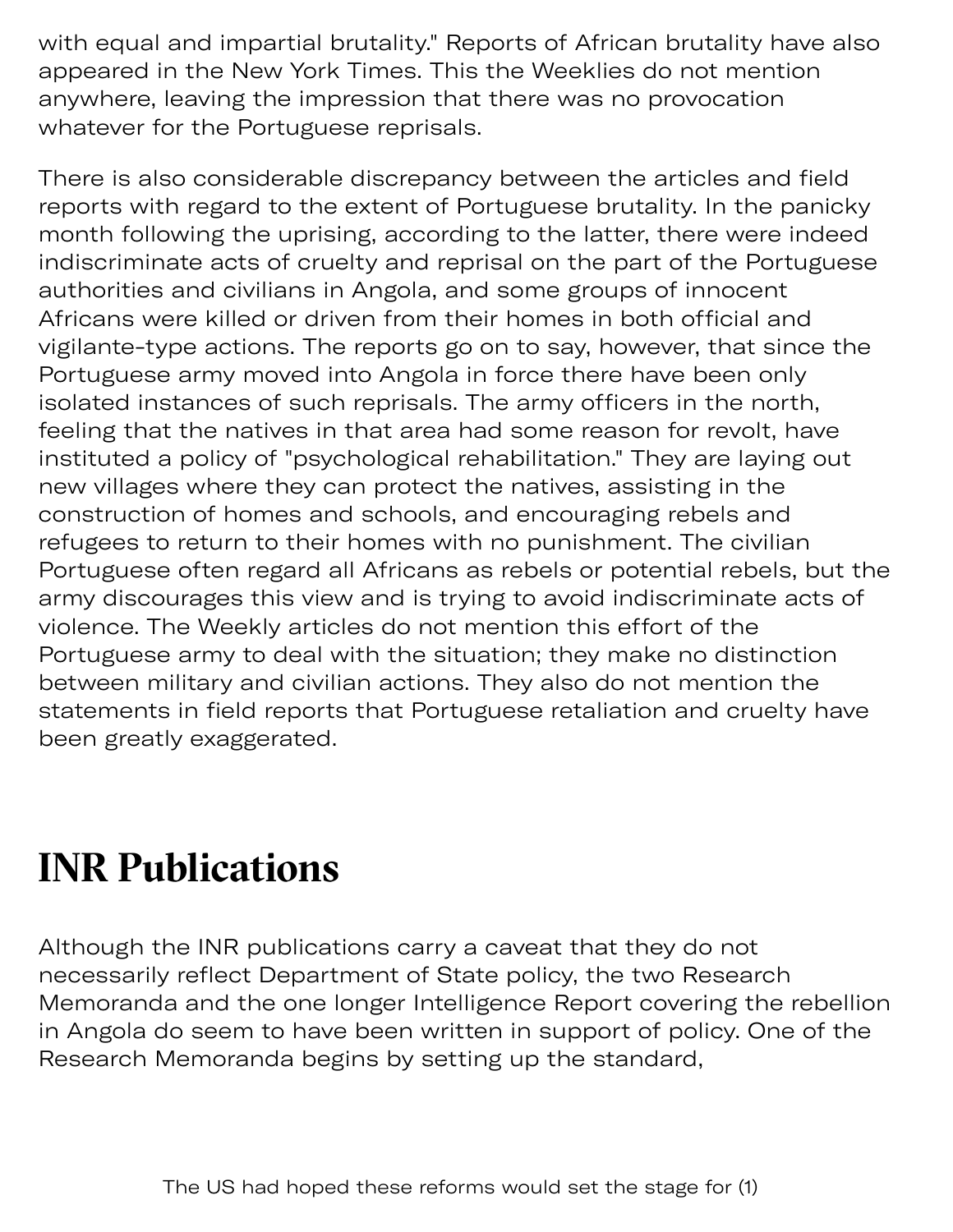a marked improvement in the status of Africans, and (2) eventual self-determination in the provinces.

and then proceeds to measure Portuguese performance against this U.S, "hope," reporting for example that

> . . . the Portuguese seem to have little understanding of, or inclination toward, the positive programs needed to prepare either the African for full participation in modern political or economic life or the overseas provinces for ultimate selfdetermination.

and concluding that

The rigid attitude of the present government offers no hope that the principle of self-determination will be accepted in the near future.

Thus Portuguese policy is judged in the light of what the U.S. policy maker thinks should be done in Angola. Moreover, the publications openly show their anti-Portuguese bias throughout. They refer continually to "brutal repression" without mentioning the provocation of African terrorism and cite alleged traits of Portuguese national character:

> The recently reinforced police, in conjunction with the large military garrisons, can and have suppressed nascent subversive movements with characteristic Portuguese thoroughness and ruthlessness.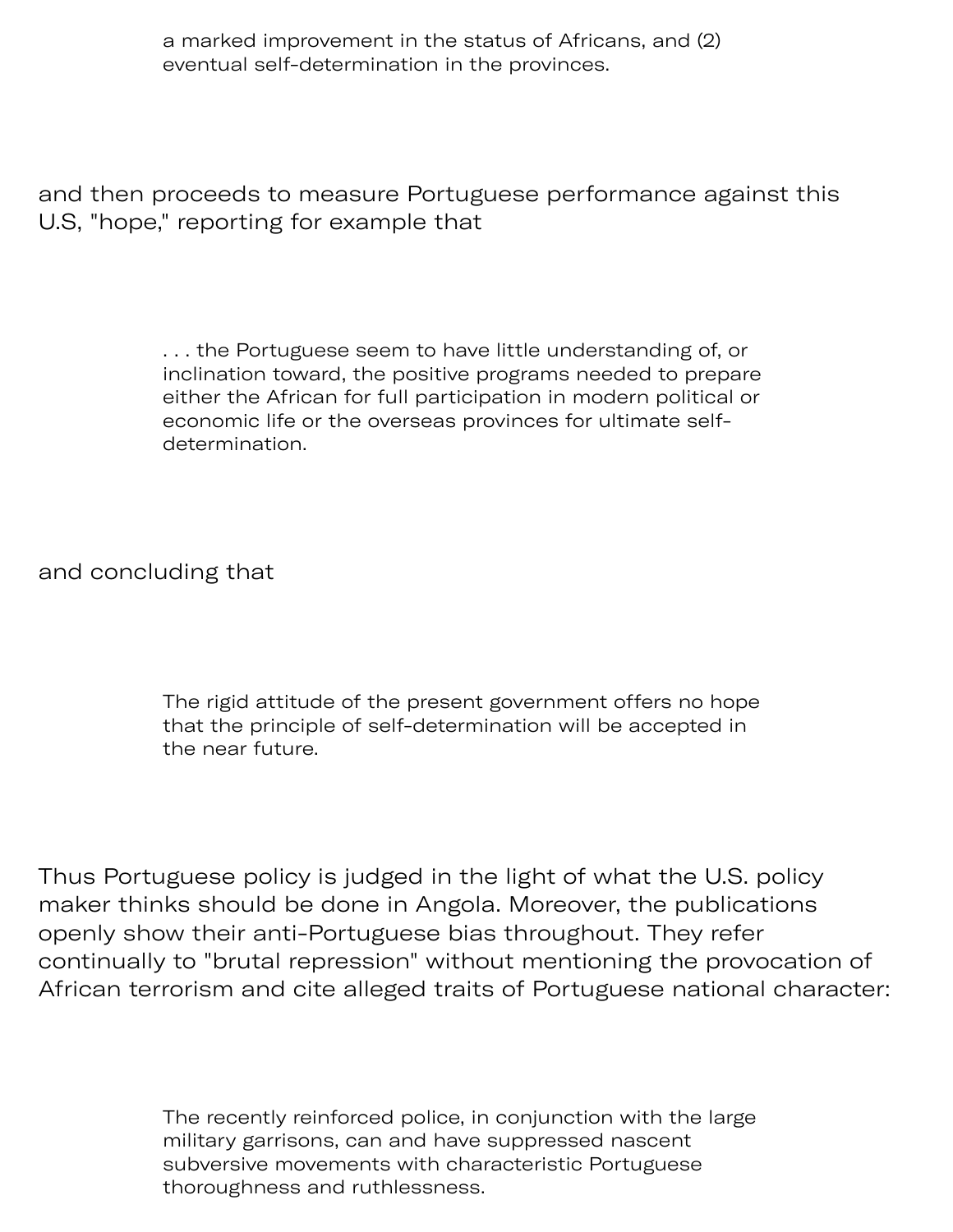They speak of Portuguese reforms with tongue in cheek and point again and again to the disparity between principle and fact in the Angolan society. Disparities are evident, but unless the field reports are all wrong reforms are really being undertaken.

It is interesting to see the great discrepancy between the reports of the consul in Luanda and the INR publications. The consul is not all-out pro-Portuguese; he is quite critical of many aspects of the policy in Angola. But he also brings out things that show the Portuguese in a favorable light, for example the steps toward economic and educational reform, the good race relations which obtained in Angola until 1961. He stresses his conviction that statements about Portuguese brutality and the extent of rebellion have been greatly exaggerated, a conviction substantiated by reports from the British and American attaches. But these points do not appear in the Department's intelligence publications. They are not explicitly discounted or denied; they are simply ignored.

# **Conclusions**

As a trainee, I have been led to believe that intelligence should present and analyze the facts in any situation in as completely objective a way as possible, and further that it should present all of the relevant facts regardless of whether or not they support a given government policy. In varying degrees the publications on the Angolan situation I examined did not live up to this ideal but manifested an anti-Portuguese bias and disregarded information favorable to the Portuguese viewpoint reported from the field. On the basis of the material that was available to me I would therefore conclude that the intelligence community's coverage of the Angolan situation has not been completely objective and has not presented all the relevant facts. If this is true, it raises a serious question in my mind: If policy makers do not receive complete reports and objective estimates from the intelligence community, to whom do they turn for them?